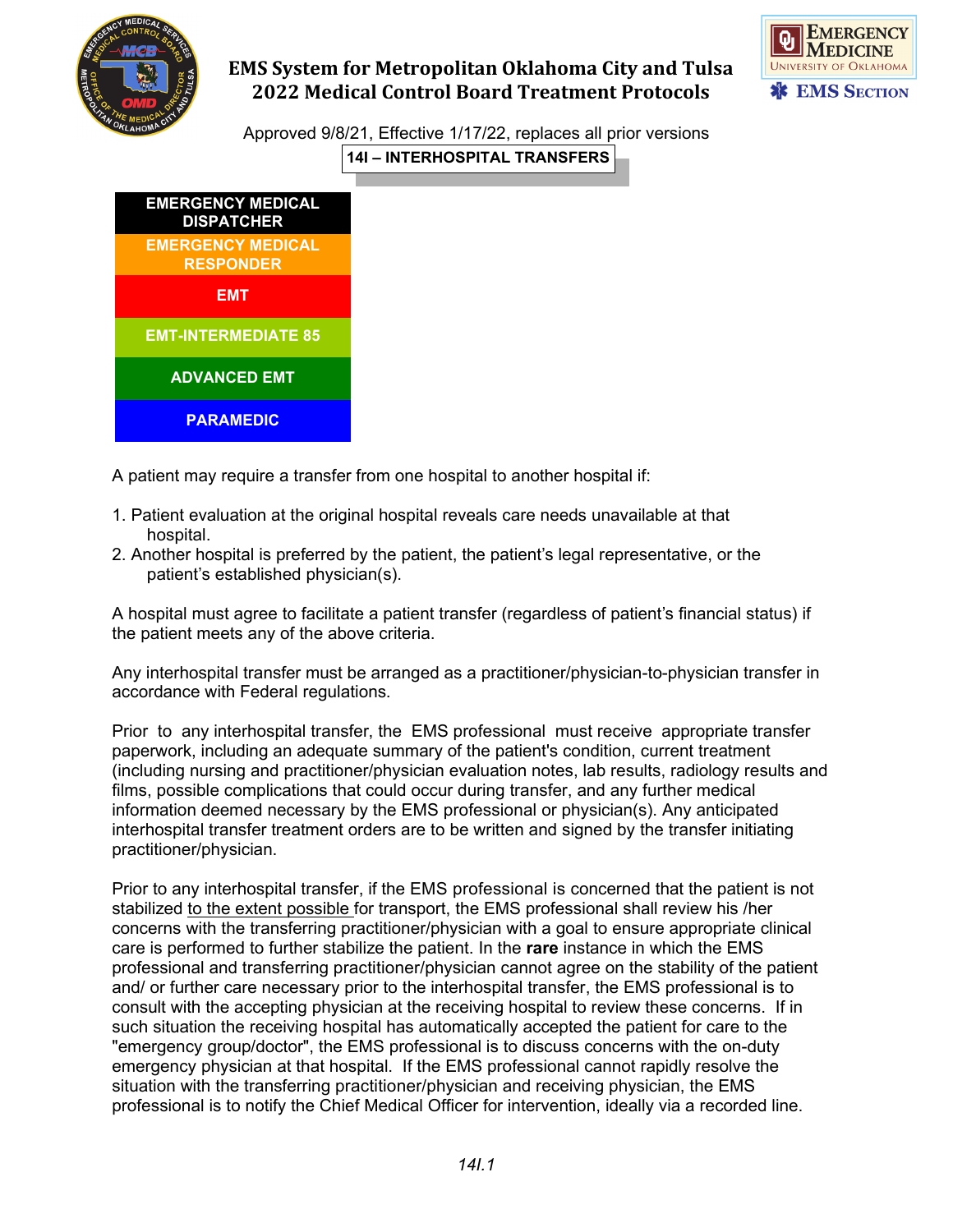



Approved 9/8/21, Effective 1/17/22, replaces all prior versions

## **PROTOCOL 14I: Interhospital Transfers, cont.**

The overriding principle for all aspects of interhospital transfer is matching patient needs with adequate provider knowledge and skill, equipment and infrastructure that provide continued patient safety during transport.

#### **It is the professional and ethical responsibility of an EMS professional as well as of an EMS organization to not accept or perform an interhospital transfer that involves monitoring and treatment exceeding their scope of authorized practice, training, and/or ability.**

An EMS professional must be licensed as an EMT – I85 or higher to verify patency of vascular access. IV fluid type and flow rate must be specified in written practitioner/physician orders and verified prior to interhospital transfer. Any IV fluid bag supplied must contain enough solution to accommodate the expected interhospital transport time.

Any IV infusion medications must be specified in written practitioner/physician orders and verified prior to transfer. The paramedic must be comfortable managing all medications ordered or anticipated to be given during the interhospital transfer. Questions to the contrary should be routed to the supervisor, with subsequent physician consultation as needed. There is a limit of 4 concurrent IV infusion medications for paramedic-only accompanied interhospital transfers.

All interhospital transfer patients with IV infusion medications will be continuously cardiac monitored, including monitoring pulse oximetry during transport. Waveform capnography should be utilized as indicated by appropriate protocols. Blood pressure monitoring will be at least as frequently as every 10 minutes with a minimum of two blood pressure recordings. The interhospital transfer orders may specify more frequent measurements.

During interhospital transfer, should the patient experience signs or symptoms of intolerance (significant side effects) to the IV infusion medication(s) or the IV infusion pump indicates an error not easily addressed by the paramedic, stop the infusion and consult the transferring hospital's on-line medical control for direction.

Mechanical ventilation settings must be confirmed with either the transferring practitioner/physician or a respiratory therapist. The paramedic must review and confirm ventilation rate, tidal volume, FiO2 (50% or 100%), and positive-end expiratory pressure (PEEP) settings. If at any time during interhospital transfer mechanical ventilation malfunctions, institute bag-valve assisted ventilations with 100% O2 while troubleshooting the mechanical ventilator and airway circuit. Ensure the patient receives appropriate oxygenation and ventilation continuously.

All indwelling devices and lines (e.g. chest tube(s), naso/orogastric tube, PEG/G/J-tube, surgical drain(s), intra-aortic balloon pump (IABP), ventricular assist device (VAD), wound vacuum) must be reviewed with either the transferring practitioner/physician or appropriate nursing personnel. Potential complications during transfer should be discussed and contingency plans reviewed. If the paramedic feels unable to safely monitor and maintain any indwelling device, he or she is to request appropriate nursing or ancillary personnel from the transferring hospital to accompany the patient during transfer.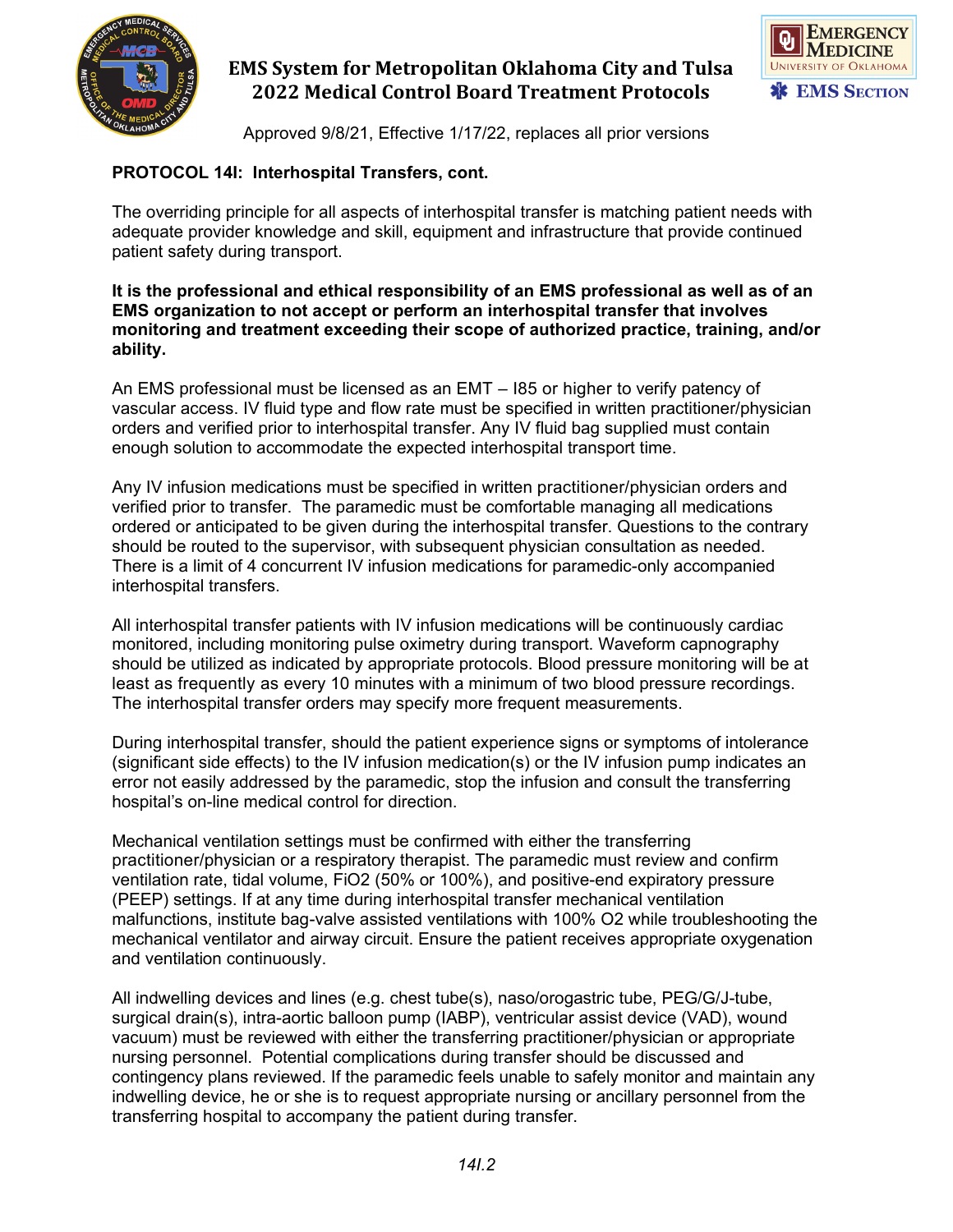



Approved 9/8/21, Effective 1/17/22, replaces all prior versions **PROTOCOL 14I: Interhospital Transfers, cont.**

Under these conditions, EMS personnel will not begin the transfer until such request is accommodated.

\*\*\*For specialized patients not ordinarily transported by EMS professionals (e.g., high-risk obstetrical patients, neonates) or for any patient with a condition requiring interhospital assessment and/or treatment beyond expected EMS professional scope of practice, an appropriately trained healthcare professional is to accompany the transporting EMS professionals to best provide interhospital transfer care.

For acute stroke patients either having received alteplase (tPA®) just prior to interhospital transfer or that will be continuing to receive alteplase during interhospital transfer, specific documentation and treatment should include:

- 1. Vital signs prior to transport and every 10 minutes enroute. Verify that systolic blood pressure is less than 180 mmHg and diastolic blood pressure is less than 105 mmHg. If blood pressure exceeds these limits, the transferring hospital is to lower the blood pressure via antihypertensives for further vascular stabilization prior to transport.
- 2. Stroke neuro-exam at time of interhospital transfer, utilizing the Los Angeles Prehospital Stroke Screen.
- 3. Oxygen administration via NC or NRB if dyspnea or SpO2 <94% at room air.
- 4. Head of cot elevated at approximately 15 degrees if tolerated and low risk of aspiration.
- 5. Patient NPO status, including medications, to protect against aspiration.
- 6. Documentation of total dose and time of IV alteplase bolus (if dose is completed prior to transfer) and when infusion started (and completed, if applicable).
- 7. Infuse all alteplase from tubing by infusing saline through same tubing set following alteplase dose.
	- When bottle appears empty, there is still some alteplase left in the tubing which must be infused.
	- Remove the IV tubing connector from the bottle and attach it to a newly spiked bag of normal saline and re-start infusion at the previous rate used. This will ensure that the remainder of the alteplase is infused.
- 8. Anti-hypertensive therapy adjustment enroute:
	- If labetalol IV infusion started at sending facility: Increase infusion rate by 2 mg/min every 10 minutes (to maximum of 8 mg/min) until desired decrease in BP: Sys BP <180 mmHg and Dia BP <105 mmHg
	- If nicardipine IV infusion started at sending facility: Increase infusion rate by 2.5 mg/hr every 10 minutes (to maximum of 15 mg/hr) until desired decrease in BP: Sys BP <180 mmHg and Dia BP <105 mmHg
	- Discontinue anti-hypertensive infusion for any one of the following: Sys BP <140 mmHg, Dia BP <80 mmHg, or heart rate <50 per minute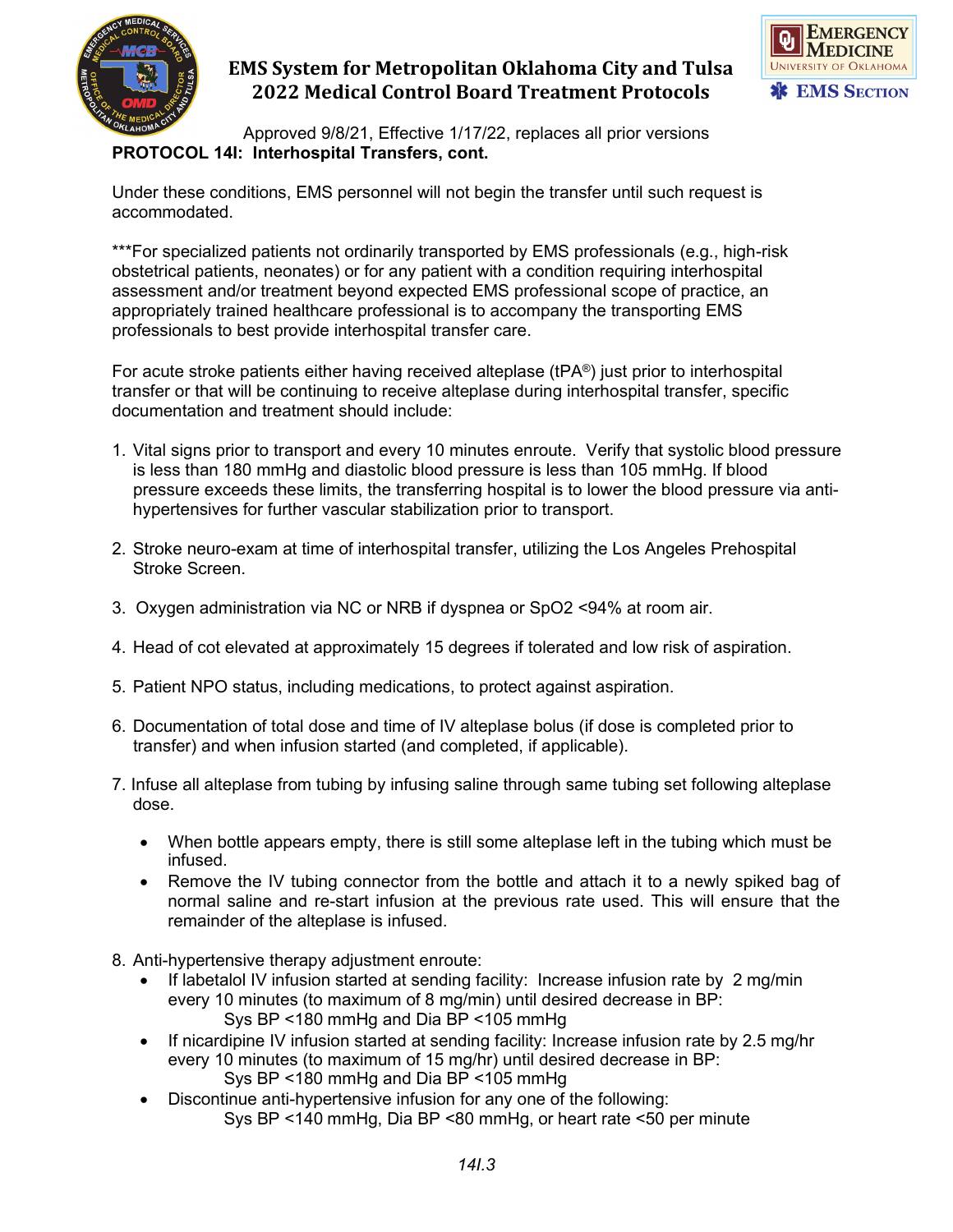



Approved 9/8/21, Effective 1/17/22, replaces all prior versions **PROTOCOL 14I: Interhospital Transfers, cont.**

**Common IV Medications During Interhospital Transfer (Infusions are continuation of infusions started at the transferring facility, not initiations)**

### **Class of Medication Significant Side Effects**

**Sedatives**

Diprivan (Propofol®) Lorazepam (Ativan®) Midazolam (Versed®)

Diazepam (Valium<sup>®</sup>) and the second of Respiratory depression, Hypotension

#### **Opiate Analgesics**

Fentanyl (Sublimaze®) Respiratory depression, Hypotension Hydromorphone (Dilaudid®) Meperidine (Demerol®) Morphine Nalbuphine (Nubain®)

#### **Hypertension Control Agents**

Labetalol (Normodyne®, Trandate®) Hypotension, Symptomatic bradycardia<br>Nicardipine (Cardene®) Symptomatic tachycardia, Ventricular Symptomatic tachycardia, Ventricular Nitroprusside(Nipride®) dysrhythmias

#### **Acute Coronary Syndrome Agents**

| <b>Anti-platelet (Clot Inhibitors)</b><br>Abciximab (ReoPro <sup>®</sup> )<br>Eptifibatide (Integrilin <sup>®</sup> )         | <b>Bleeding</b> |
|-------------------------------------------------------------------------------------------------------------------------------|-----------------|
| Anti-coagulant (Clot Inhibitors)<br>Heparin                                                                                   | Bleeding        |
| Thrombolytic ("Clot Buster")<br>Alteplase (tPA®)<br>Reteplase (Retavase <sup>®</sup> )<br>Tenectaplase (TNKase <sup>®</sup> ) | <b>Bleeding</b> |
| Anti-anginal (Coronary Vasodilator)<br>Nitroglycerin (Tridil®)                                                                | Hypotension     |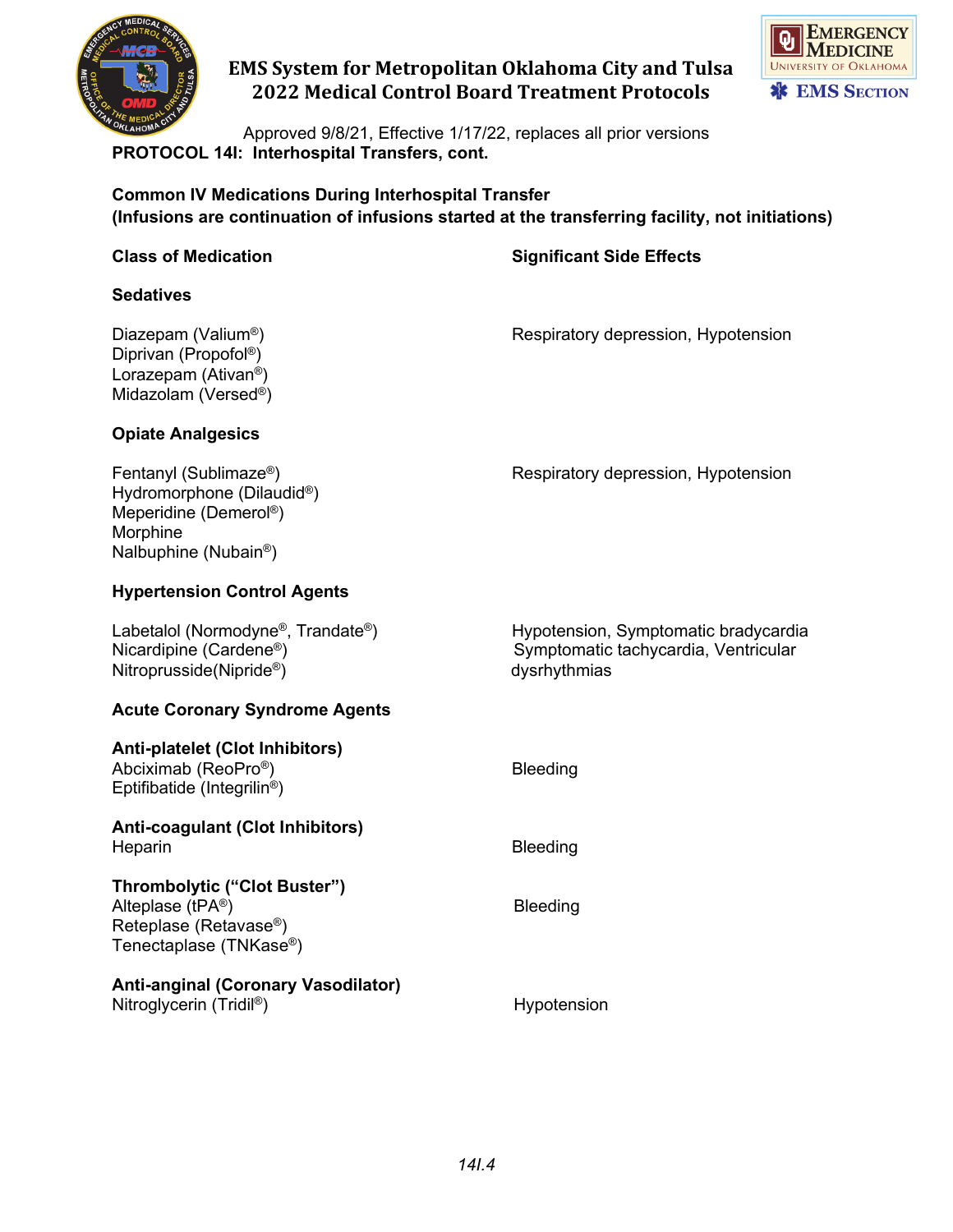



Approved 9/8/21, Effective 1/17/22, replaces all prior versions **PROTOCOL 14I: Interhospital Transfers, cont.**

**Common IV Medications during Interhospital Transfer, cont. (Infusions are continuation of infusions started at the transferring facility, not initiations)**

## **Class of Medication Significant Side Effects**

Symptomatic tachycardia,

#### **Cardiac Anti-arrhythmics**

Amiodarone (Cordarone®, Pacerone®) Hypotension, Symptomatic bradycardia<br>Diltiazem (Cardizem®) Symptomatic tachycardia, Lidocaine **Ventricular dysrhythmias** Procainamide

#### **Vasopressors (Hypotension Treatment)**

Epinephrine Norepinephrine (Levophed®) Phenylephrine (Neosynephrine®)

Dobutamine (Dobutrex<sup>®</sup>) Hypertension, Symptomatic tachycardias<br>Dopamine (Intropin<sup>®</sup>) Ventricular dysrhythmias Ventricular dysrhythmias

## **Volume Expanders (Hypovolemia Treatment)**

Albumin **Dextran** Hetastarch (Hespan®) Plasma protein fraction (Plasmanate®) Allergic reactions ranging from itching only to more serious reactions of hives, (urticaria), respiratory distress (typically bronchospasm), tachycardia, and hypotension (evidence of anaphylaxis).

## **Blood Products (Anemia or Coagulopathy Treatment)**

| Cryoprecipitate<br>Frozen Plasma (FFP)<br>Packed Red Blood Cells (PRBC)<br><b>Platelets</b><br><b>Whole Blood</b>                                                      | Allergic reactions ranging from itching only to<br>more serious reactions of hives, (urticaria),<br>respiratory distress (typically bronchospasm),<br>tachycardia, and hypotension (evidence of<br>anaphylaxis). |
|------------------------------------------------------------------------------------------------------------------------------------------------------------------------|------------------------------------------------------------------------------------------------------------------------------------------------------------------------------------------------------------------|
| <b>Gastrointestinal Bleeding Control Agents</b>                                                                                                                        |                                                                                                                                                                                                                  |
| Esomeprazole (Nexium <sup>®</sup> – acid reducer)<br>Octreotide (Sandostatin <sup>®</sup> -varices constrictor)<br>Pantoprazole (Protonix <sup>®</sup> – acid reducer) | None                                                                                                                                                                                                             |
| <b>Acid-Base Metabolism Agents</b>                                                                                                                                     |                                                                                                                                                                                                                  |
| Sodium Bicarbonate                                                                                                                                                     | None                                                                                                                                                                                                             |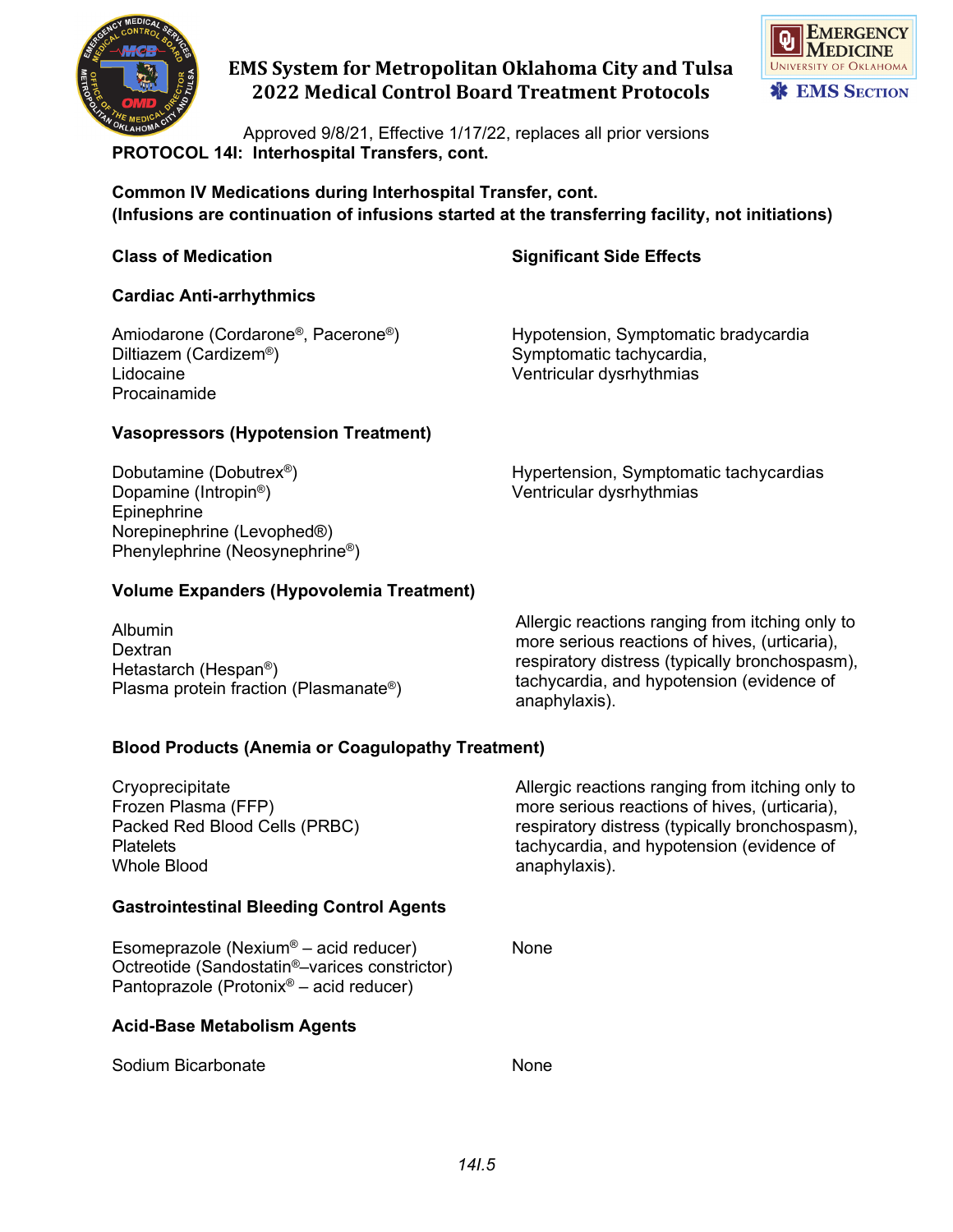



Approved 9/8/21, Effective 1/17/22, replaces all prior versions **PROTOCOL 14I: Interhospital Transfers, cont.**

**Common IV Medications during Interhospital Transfer, cont. (Infusions are continuation of infusions started at the transferring facility, not initiations)**

| <b>Class of Medication</b>                                                                                               | <b>Significant Side Effects</b>                                            |
|--------------------------------------------------------------------------------------------------------------------------|----------------------------------------------------------------------------|
| <b>Hyperglycemia Control Agents</b>                                                                                      |                                                                            |
| Insulin                                                                                                                  | Hypoglycemia-related complications                                         |
| <b>Electrolyte Replacement</b>                                                                                           |                                                                            |
| Potassium chloride (KCL)                                                                                                 | Ventricular dysrhythmias                                                   |
| <b>Seizure Control Agent</b>                                                                                             |                                                                            |
| Fosphenytoin (Cerebyx <sup>®</sup> )<br>Magnesium (for eclampsia)<br>Phenytoin (Dilantin <sup>®</sup> )<br>Phenobarbital | Respiratory depression, Hypotension,<br>Symptomatic bradycardia            |
| <b>Bronchospasm Control Agents</b>                                                                                       |                                                                            |
| Aminophylline (Theophylline <sup>®</sup> )                                                                               | Symptomatic tachycardias, Hypertension                                     |
| <b>Pregnancy - Related Agents</b>                                                                                        |                                                                            |
| Oxytocin (Pitocin <sup>®</sup> –stimulates uterine contraction<br>Inducing labor and controls uterine bleeding)          | Hypotension (if rapid infusion), Symptomatic<br>tachycardias, Hypertension |
| Antimicrobials/Antibiotics                                                                                               |                                                                            |

Aminoglycosides (e.g. gentamicin) Antifungals (e.g. fluconazole) Anti-TB (e.g. isoniazid - INH) Anti-viral (e.g. acyclovir) Carbapenams (e.g. imipenem) Cephalosporins (e.g. ceftriaxone) Macrolides (e.g. azithromycin) Penicillins (e.g. ampicillin; piperacillin) Quinolones (e.g. levofloxacin) Sulfonamides (e.g. TMP-SMX, Bactrim®) Other categories (e.g. clindamycin, vancomycin) Allergic reactions ranging from itching only to more serious reactions of hives (urticaria), respiratory distress (typically bronchospasm), tachycardia, and hypotension (evidence of anaphylaxis). In some cases, a localized phlebitis (pain at infusion site with redness of vein) may occur due to irritation cause by the infusion itself. While the infusion is to be stopped, this usually is not a true allergy.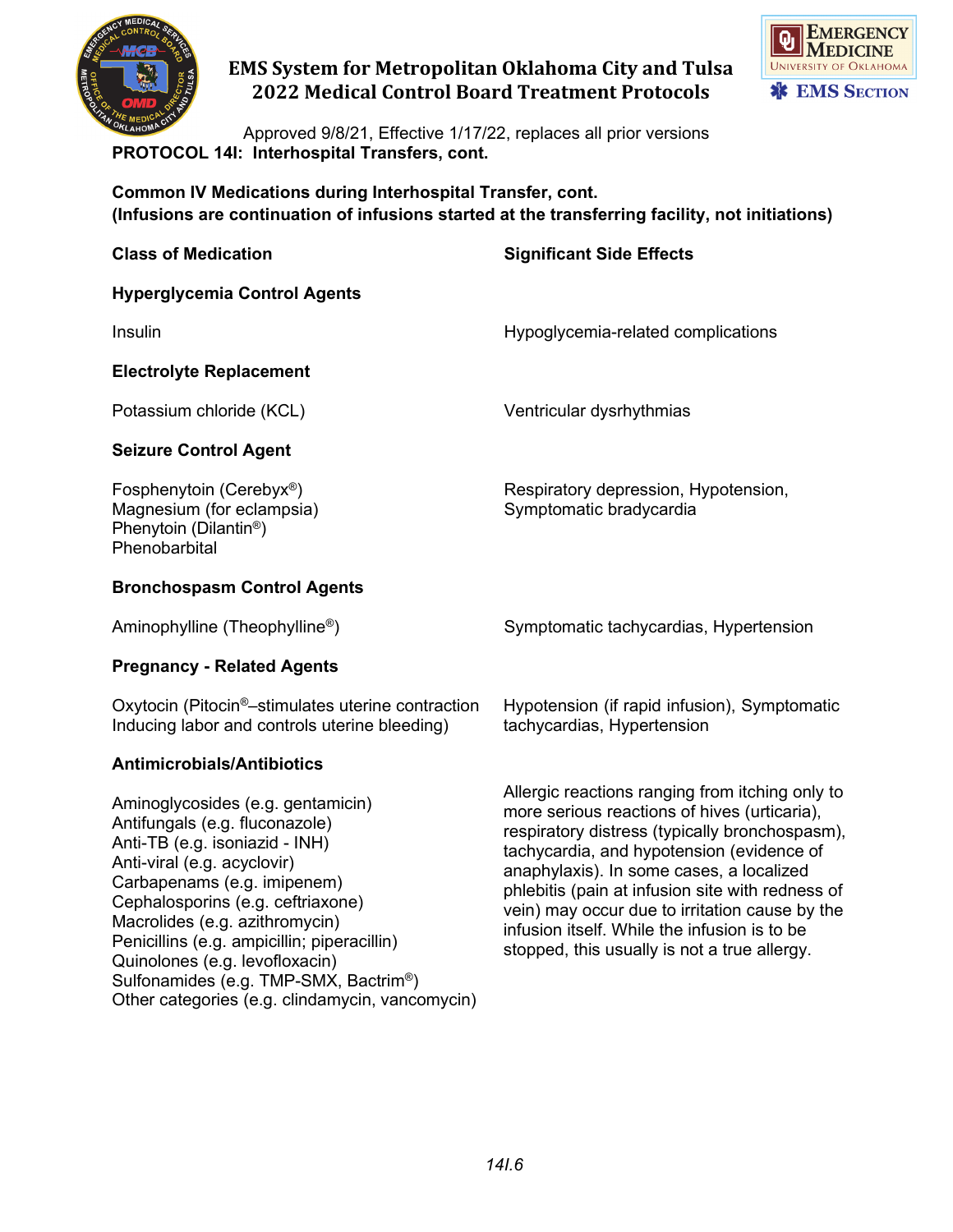



Approved 9/8/21, Effective 1/17/22, replaces all prior versions **PROTOCOL 14I: Interhospital Transfers, cont.**

**Priority and Timing for Interfacility Transfer Requests:**

**Priority 1 Clinical Condition – Immediate Life Critical Intervention at Receiving Hospital Facility Time Standard is 911 Call to Arrival = Response 10:59 or less with use of Red Lights & Sirens (RLS)**

**Once ambulance is assigned cannot be re-assigned unless closer unit and only one reassignment total**

Acute ST Elevation Myocardial Infarct Transferring Facility – No Interventional Cardiology Receiving Facility – Interventional Cardiology/Cardiac Cath Lab Acute Thromboembolic Stroke Transferring Facility – No Interventional Neurology Receiving Facility – Interventional Neurology & Procedure Imminent Acute Aortic Dissection Transferring Facility – No Vascular Surgery Receiving Facility – Vascular Surgery & Surgery Imminent Acute GI Bleeding with Hemodynamic Instability Transferring Facility – No Gastrointestinal/Colorectal Capability Receiving Facility – Gastrointestinal/Colorectal Capability and Endoscopy Imminent Acute Amputation with Limb Salvage Attempt/Limb Ischemia/Arterial Occlusions Transferring Facility – No Vascular Surgery/Interventional Radiology Receiving Facility – Vascular Surgery/Interventional Radiology and Intervention Imminent Suspected or Confirmed Ectopic Pregnancy with Hemodynamic Instability Transferring Facility – No Obstetric Surgery Receiving Facility – Obstetric Surgery & Surgery Imminent Active Labor with Evidence for Complicated Delivery – Breech/Limb Position by Ultrasound Transferring Facility – No Obstetric Surgery Receiving Facility – Obstetric Surgery & Surgery Imminent Acute Angle Closure Glaucoma/Acute Retinal Artery Occlusion/Acute Vision Loss Imminent Transferring Facility – No Ophthalmology Receiving Facility – Ophthalmology & Intervention Imminent Level I/II Trauma with Hemodynamic Instability Transferring Facility – No Trauma Surgery/Capability Receiving Facility – Trauma Surgery/Capability